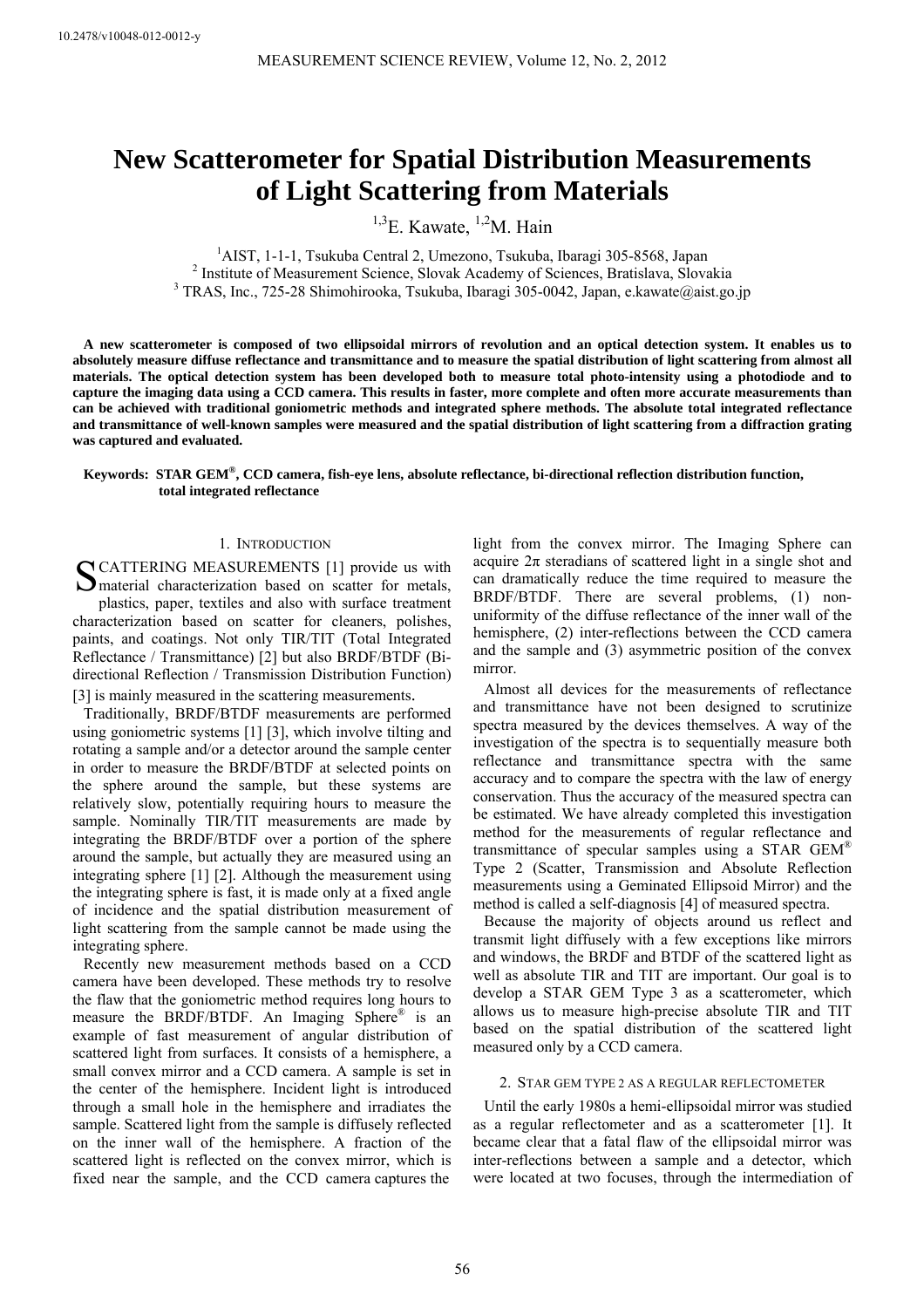the ellipsoidal mirror. When the reflectance of a sample became higher, the inter-reflections became larger. For example, Sullivan and Allen [1] estimated the size of the inter-reflection error by employing an averaging sphere at the detector focus. For an actual sample reflectance of 0.70, inter-reflections would cause the reflectance to be measured as 0.77. The research and development using a hemiellipsoidal mirror stopped after the 1980s. One reason is the inter-reflection and another is that the reflectance of the inner wall of the integrating sphere increased and its performance was improved.

We have studied a regular reflectometer using two ellipsoidal mirrors, which has been named STAR GEM Type 2, since 2000. The STAR GEM Type 2, which can absolutely measure both regular reflectance and transmittance of specular samples, is composed of two beltshaped ellipsoidal mirrors. The belt-shaped ellipsoidal mirror in Fig.1(a) is fabricated by cutting an ellipsoid of revolution along two planes at the same distance from an equatorial plane and also along a plane perpendicular to a rotation axis through one focus. In the STAR GEM Type 2, two equivalent belt-shaped ellipsoidal mirrors are combined together along the cutting plane (an AB plane in Fig.2(b)) such that three focal points (F0, F1, and F2) are aligned (a CD line in Fig.2(b)) and two equatorial planes correspond to each other. This CD line is a GEM axis. A sample is placed at a common focus (F0) and two rotating mirrors are placed at two remaining focuses (F1, F2) as shown in Fig.2(a). Photographs of the GEM and the STAR GEM Type 2 are shown in Fig.2(b) and  $2(c)$ .



Fig.1. Belt-shaped ellipsoidal mirror (a) and a quarter-ellipsoidal mirror (b), respectively, are the original mirrors used in the described reflectometer and scatterometer.

The STAR GEM Type 2 has many important advantages and high performance. The STAR GEM is designed for specular reflection and specular transmission studies of substrates, films on substrates, coatings and contaminants on surfaces. The STAR GEM can independently make both absolute reflectance and absolute transmittance measurements at the same accuracy based on the symmetry X method [5] mentioned below. This advantage realizes the scrutinization method of the measured spectra. The STAR GEM can obtain calculated absorptance from the measured reflectance and transmittance. This advantage is helpful in estimating the influence of the inter-reflection inside ellipsoidal mirrors. The STAR GEM comes with a Geminated Ellipsoid Mirror (GEM), which allows the incident angle to be continuously changed from 1º to 88º. Because the light source and detector are placed outside the

GEM and because the narrow ellipsoidal mirrors such as belt-shaped ellipsoidal mirrors instead of a hemi-ellipsoidal mirror are used, the effect of the inter-reflections, which influences measured reflectance and transmittance, becomes small and negligible. As a result it is realized that the measurement errors calculated from absolute regular reflectance and transmittance are less than 1%.









Fig.2. Cross section along the equatorial plane (a), photograph of the GEM (b), and photograph of the STAR GEM Type2 as a regular reflectometer (c).

However, the belt-shaped ellipsoidal mirror (E2) cannot gather all diffuse light scattering from a diffuse sample. Author tried to make the BRDF/BTDF measurements by independently rotating both an E2 mirror around a GEM axis and an RM2 mirror around an  $F2$  in Fig.2(a) and (b) using the STAR GEM Type 2 [6]. This way is similar to the goniometric method and it takes a long time to make the BRDF/BTDF measurements. It becomes clear that it is not so easy to get TIR/TIT by integrating the BRDF/BTDF over a portion of the sphere around the sample, too.

## 3. STRUCTURE OF STAR GEM TYPE 3 AS A SCATTEROMETER

In a scatterometer the sample and the optical detection system must be placed at the common focus and third focus, respectively, facing toward the ellipsoidal mirror. This setup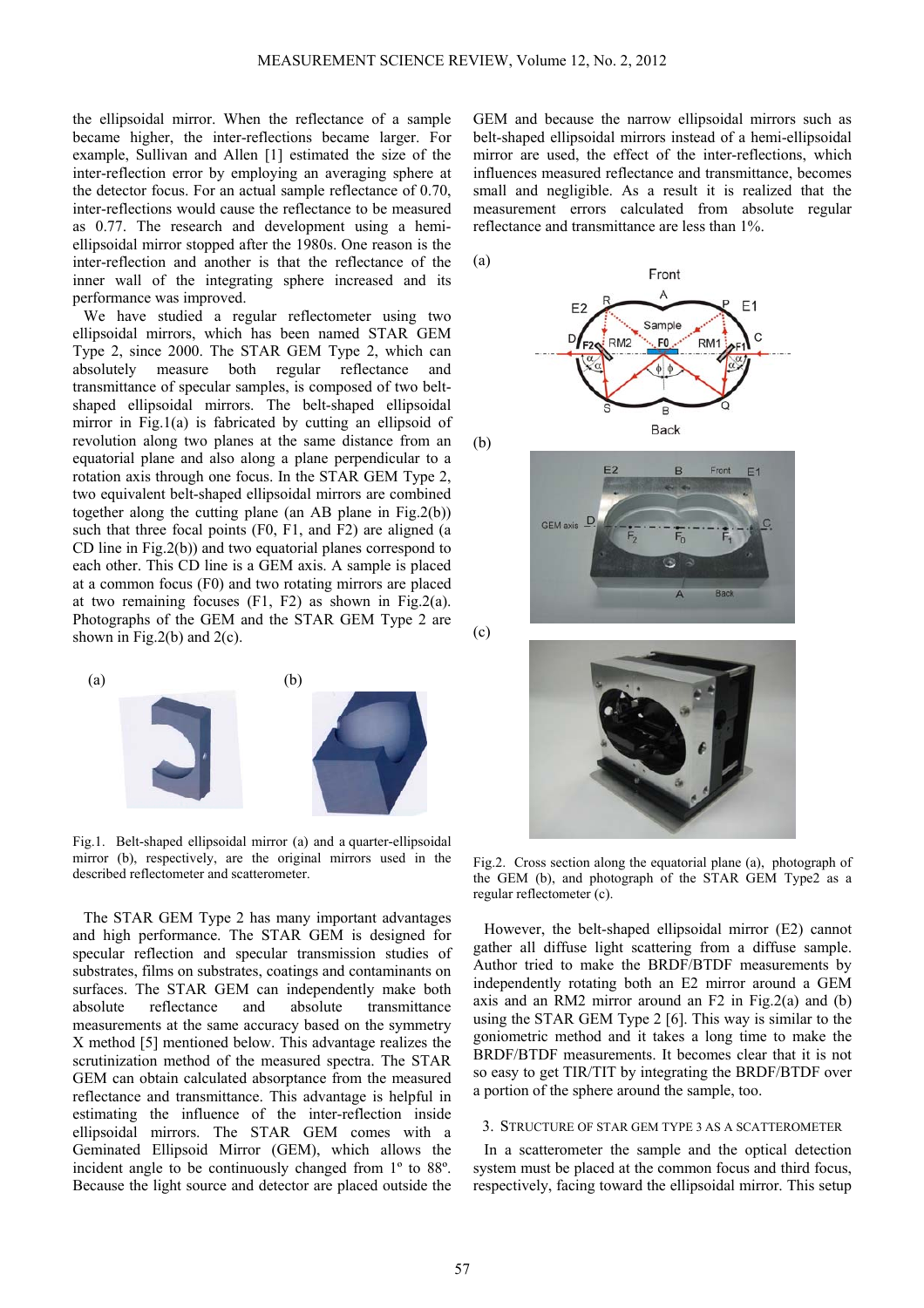is the same as that in the previous scatterometer with a hemi-ellipsoidal mirror. In order to reduce the interreflections, two kinds of ellipsoids are prepared - a beltshaped and a quarter ellipsoidal mirror in Fig.1(a) and 1(b). The quarter ellipsoidal mirror is fabricated by cutting an ellipsoid along the equatorial plane and also along a plane perpendicular to the rotation axis through one focus, so that a volume ratio of the quarter to a whole ellipsoid is larger than quarter but a solid angle of the quarter acquired by the sample, which is placed at a common focus (F0), is  $\pi$ steradians. Our new scatterometer using the belt-shaped (E1) and the quarter (E2) ellipsoidal mirrors is shown in Fig.3(a) and Fig.3(b), where a common focus (F0), a focus (F1) of the E1 mirror and a focus (F2) of the E2 mirror are aligned. A sample is placed at F0, a plane rotation mirror (RM1) is placed at F1 and the optical detection system is placed at F2. The first reason why the belt-shaped ellipsoidal mirror is chosen as an incoming ellipsoid is to make the absolute measurements of both reflectance and transmittance according to a modified symmetry X method mentioned below. The second is to reduce the interreflections with decreasing the surface area of the E1 mirror. The third is also to reduce the inter-reflections in the way that the light source is placed outside the GEM. The fourth is the ability to change an incident angle to the sample by the rotation of the RM1 mirror.

The symmetry X method [5] has been invented to measure absolute reflectance of a specular sample. Upper and lower sides of the STAR GEM Type 2 in Fig.2(a) are named Front and Back, respectively. Two reflection measurements can be made in Fig.2(a). One optical path is RM1-Q-Sample-S-RM2 (RBB, in brief - the first R means a reflection measurement, the second B means a back path before the sample holder, and the last B means a back path after the sample holder) and is shown as a solid red sequential line.



Fig.3. 3D drawing of a STAR GEM type 3 as a whole (a), and cross section along an equatorial plane of the STAR GEM Type3 (b).

The other optical path is RM1-P-Sample-R-RM2 (RFF the second F means a front path before the sample holder and the last F means a front path after the sample holder) and is shown as a dotted red sequential line. Two background measurements can be made in Fig.2(a). One path is RM1-Q-F0-R-RM2 (BBF - the first B means a background measurement) and the other is RM1-P-F0-S-RM2 (BFB). When the superposition of two optical paths measuring reflection from the sample agrees everywhere with the superposition of two optical paths measuring background without the sample in Fig.2(a), any optical losses at all optical components are completely compensated by the calculation of the geometric means of four signal intensities. Consequently, the absolute regular reflectance of the specular sample can be obtained.

The modified symmetry X method is explained as follows. Although the rotation mechanics of the E1 and the RM1 mirrors are omitted in Fig.3(a) and 3(b), the E1 mirror and the RM1 mirror can be rotated independently around the axis of the ellipsoid (around x-axis) and around the axis perpendicular to the equatorial plane through the F1 focus (around y-axis), respectively. Upper and lower sides of the scatterometer are named Front and Back, respectively. For the background measurement the RM1 mirror is directed to the upper side and one optical path is a sequential line of RM1-P-F0-S-RM2 (BFB) in Fig.3(b). The other path is a sequential line of RM1-Q-F0-S-RM2 (BBB), when the E1 mirror is rotated by 180 degrees around the x-axis. For the reflection measurement the RM1 mirror is directed to the lower side and the sample is placed at F0 and light reflected from the diffuse sample spreads around S. One optical path is a sequential line of RM1-Q-Sample-S neighborhood-RM2 (RBB). This RBB path is just shown in Fig.3(b). The other path is a sequential line of RM1-P-Sample-S neighborhood-RM2 (RFB), when the E1 mirror is rotated by 180 degrees around the x-axis. If the sample is specular, the superposition of two reflection paths of RBB and RFB agrees everywhere with the superposition of two background paths of BFB and BBB. Then any optical losses at all optical components in Fig.3(a) and (b) are completely compensated by the calculation of the geometric means of four signal intensities. Consequently, the absolute regular reflectance of the specular sample can be obtained. If the sample is diffuse, the superposition of RBB and RFB agrees partially with the superposition of BFB and BBB. Consequently, the absolute reflectance of the diffuse sample may be measured.

Two types of the optical detection system at F2 are adopted. These are composed of a hemispherical lens, a fiber optic taper and a photo-detector, which is either a CCD camera or a photodiode. The first hemispherical lens works to gather all diffuse light from the sample in  $\pi$  steradians and to narrow the spread angle of the diffuse light depending on the diameter and refractive index of the hemispherical lens. The study of the hemispherical lens using the ray tracing discloses two points mentioned above and also that the hemispherical lens has a focal curved surface. This discovery surprises us and helps us to get a clear image using a CCD camera. In Fig.4 the diameter and refractive index of the hemispherical lens of S-LAH79 are 10mm and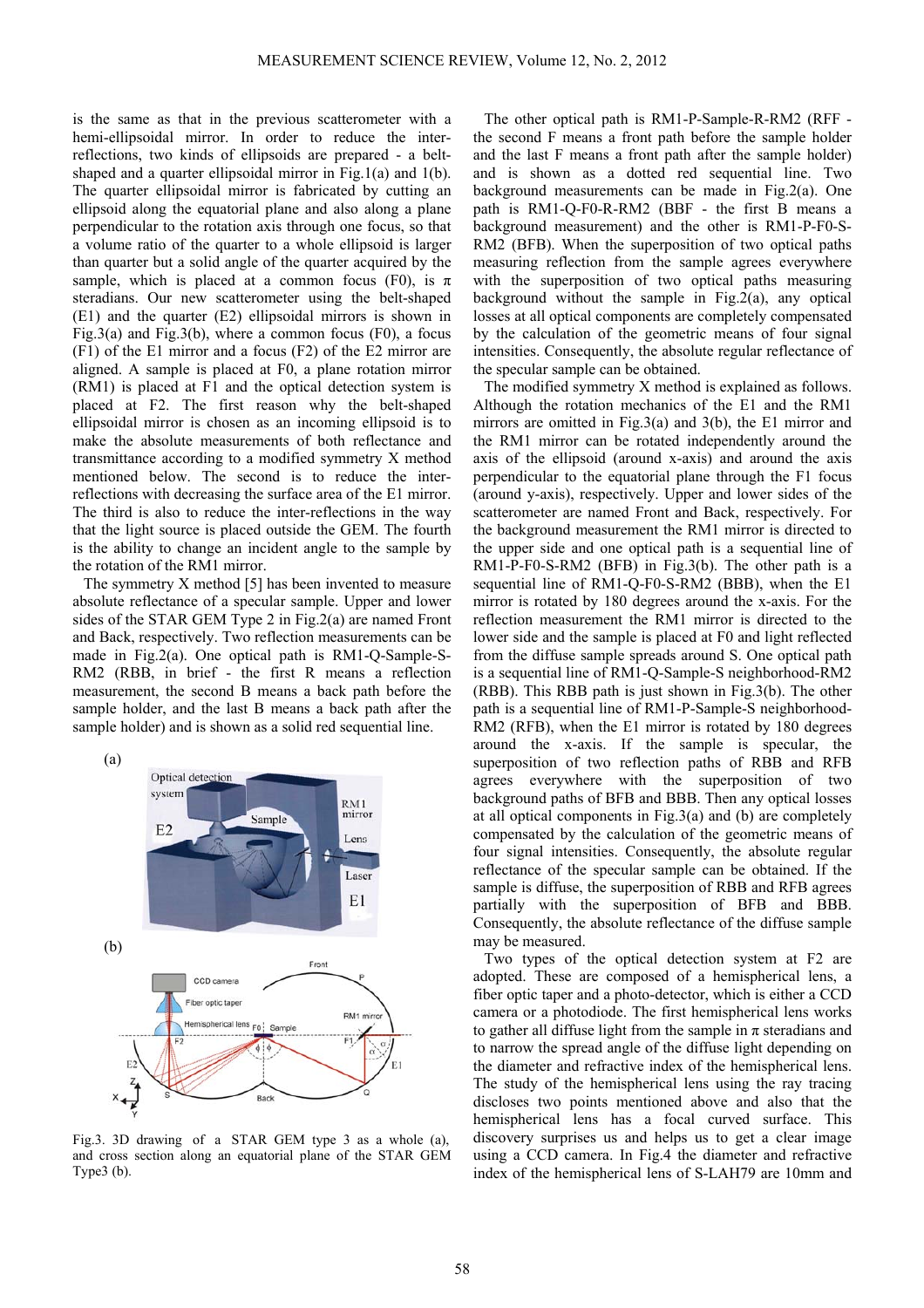2.003, respectively. In an example, a bundle of blue lines on the left of the flat plane of the hemispherical lens in Fig.4 represents parallel rays at an incident angle of 80 degrees. After the bundle passes through the hemispherical lens, the bundle progresses at an outgoing angle of about 30 degrees and its parallel rays converge to a point, which exists at the distance of about two times of the radius of the hemispherical lens. 11 convergent points on the right of the hemispherical lens in Fig.4 agree with 11 bundles at an incident angle of 80, 60, 45, 30, 15, 0, -15, -30, -45, -60, -80 degrees. In order to get a clear image, a large aperture of the fiber optic taper is set on the focal curved surface and its small aperture also coincides with an image sensor of the CCD camera in Fig.3(b). The angular resolution is determined by the number of pixels on the image sensor and is about 0.5 degrees (0.0003 steradians). The weak point of our detection system using the hemispherical lens is that the image of the perimeter is compressed too much, as a result the angular resolution becomes worse in the perimeter.



Fig.4. A focal curved surface of a hemispherical lens exists at a distance of about two times of its radius and corresponds to a large aperture of a fiber optic taper.



Fig.5. A prototype of a STAR GEM Type 3 as a scatterometer

A prototype of the STAR GEM Type 3 as a scatterometer is shown in Fig.5. The prototype surrounded by an aluminum box is shielded from the room light. Its size is 600 mm (W)  $\times$  500 mm (D)  $\times$  350 mm (H). The E1 mirror is a belt-shaped ellipsoidal mirror and is rotatable. The E2 mirror is a quarter ellipsoidal mirror and is fixed. Two rotation stages using a stepping motor are installed for the E1 mirror and the RM1 mirror. The positions of the sample and the optical detection system are independently manually adjusted.

Specialized software has been developed, which simplifies the measurement set-up and allows fully automated control of the measurements.



Fig.6. Efficiency of a hemispherical lens. Red and black curves are with and without a hemispherical lens, respectively.

#### 4. RESULTS AND DISCUSSION

The light source was a He-Ne laser of 633 nm. The effect of the hemispherical lens was investigated at first. The optical detection system was only a hemispherical lens and a Si photodiode with a large photosensitive area, which was located at the focal curved surface of the hemispherical lens. A beam was scanned along a semicircle of the quarter ellipsoidal mirror by rotating the E1 mirror with a fixed RM1 mirror. In Fig.6, the red curve was obtained with the hemispherical lens and the black curve without it. Using the hemispherical lens the visual angle was larger by 30 degrees.



Fig.7. *R*, *T* and *A* of a specular quartz and spectralon



Fig.8. *R*, *T* and *A* of a ground quartz of #240 and #1 500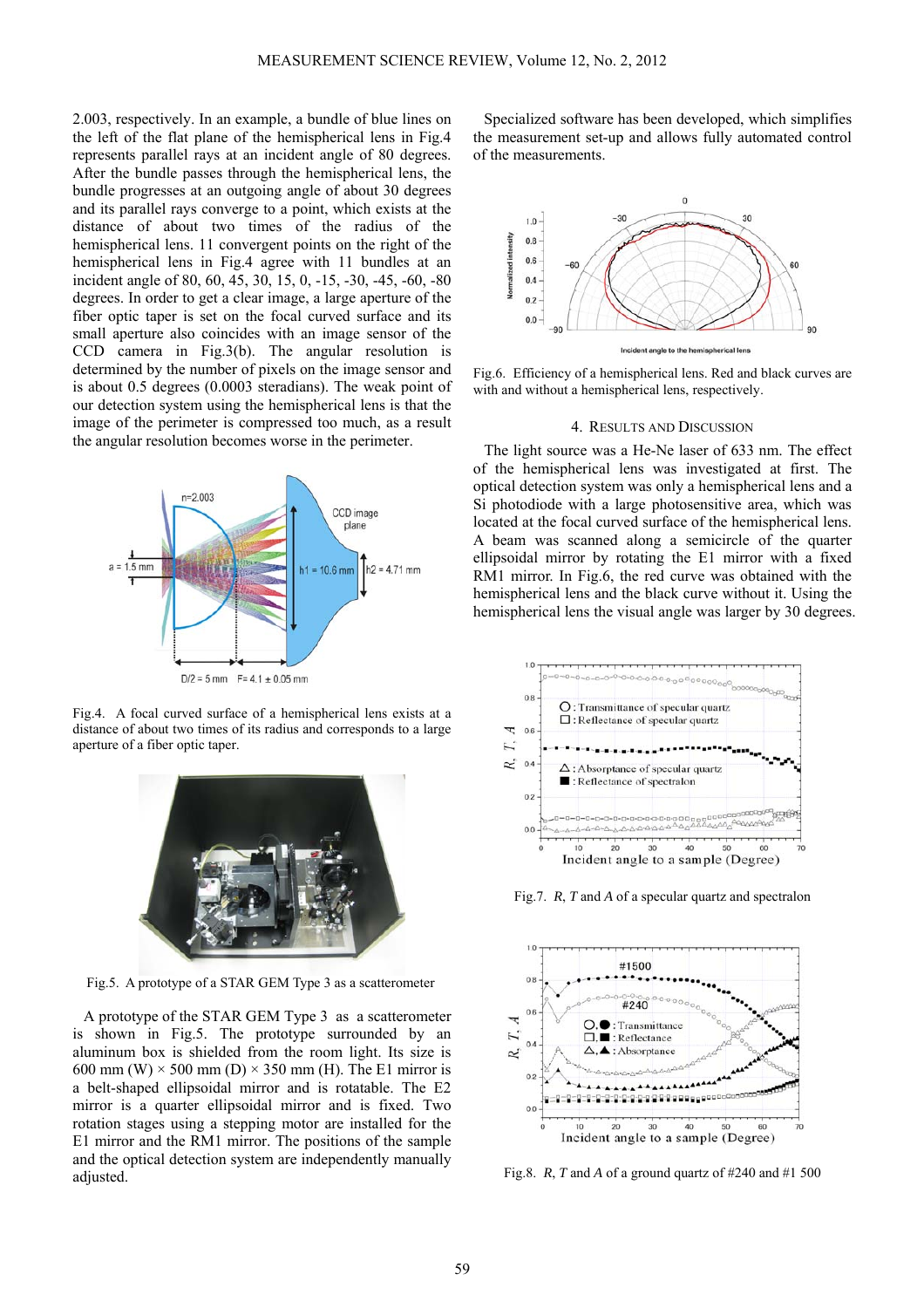

Fig.9. Two photographs captured by the CCD camera for an irradiation laser beam (a) and for light scattering from a diffraction grating (b), respectively.



Fig.10. Spatial distributions of an irradiation laser beam (a) and of light scattering from the diffraction grating (b), which are obtained from Fig.9.

The absolute reflectance (*R*) and transmittance (*T*) measurements of several samples were made based on the modified symmetry X method. The samples were a specular quartz plate, spectralon as a perfect diffuse material, and two kinds of ground quartz of #240 and #1,500 as a partial diffuse material [7]. In Fig.7, open circles, open squares and open triangles are *T*, *R* and absorptance (*A=*1*-R-T*) of the specular quartz, respectively, and solid squares are *R* of spectralon. In the range of an incident angle less than 50 degrees, *A* is almost zero, which is an expected value of the pure quartz. *R* of spectralon is almost 0.5 at the incident angle less than 50 degrees, which is also an expected value, because the quarter ellipsoidal mirror is reflecting at  $\pi$ steradians. In Fig.8, open circles, open squares, and open triangles are *T*, *R*, and *A* of the #240 and solid circles, solid squares, and solid triangles are *T*, *R*, and *A* of the #1,500. In this case *A* is not zero but about 0.1, because the spatial distribution of light scattering from the ground samples is not uniform but partially diffuse.

The spatial distributions were measured by the optical detection system using the CCD camera. A photograph of an irradiation laser beam is shown in Fig.9(a) and the other photograph of light scattering from a diffraction grating is shown in Fig.9(b). When Fig.9(a) and (b) are compared, both pictures are clear images. The reason is that the focal curved surface of the hemispherical lens coincides effectively with the image sensor of the CCD camera using the fiber optic taper. Fig.10(a) and (b) are 2D plottings of light intensity distribution along a selected line of images captured by the CCD camera displayed in Fig.9(a) and (b), respectively. The full width at half maximum is about 5 degrees from Fig.10 (a). This value is the spatial resolution of our STAR GEM Type 3. The scatterometer can measure clear diffraction patterns until third order of the diffraction grating in Fig.10(b).

# 5. CONCLUSION

A new scatterometer, which comprises two ellipsoidal mirrors, one rotating mirror, a sample holder, a hemispherical lens, a fiber optic taper and a CCD camera or a photodiode, has been developed. The measurement time required by the scatterometer is around a few minutes and is incomparably shorter than the time required by a goniometric system. The spatial resolution of the scatterometer is about 5 degrees. Absolute total integrated reflectance of specular and perfect diffuse samples and spatial distribution from the diffraction grating were measured successfully.

### **REFERENCES**

- [1] Workman, J., Springsteen, A.W. (1997). *Applied Spectroscopy*. San Diego: Academic Press.
- [2] Shitomi, H., Saito, I. (2009). A new absolute diffuse reflectance measurement in the near-IR region based on the modified double-sphere method. *Metrologia*, 46, S186-S190.
- [3] Apian-Bennewitz, P. (2010). New scanning goniophotometer for extended BRTF measurements. In *Proceedings of SPIE*, Vol. 7792, 77920O-1– 77920O-20.